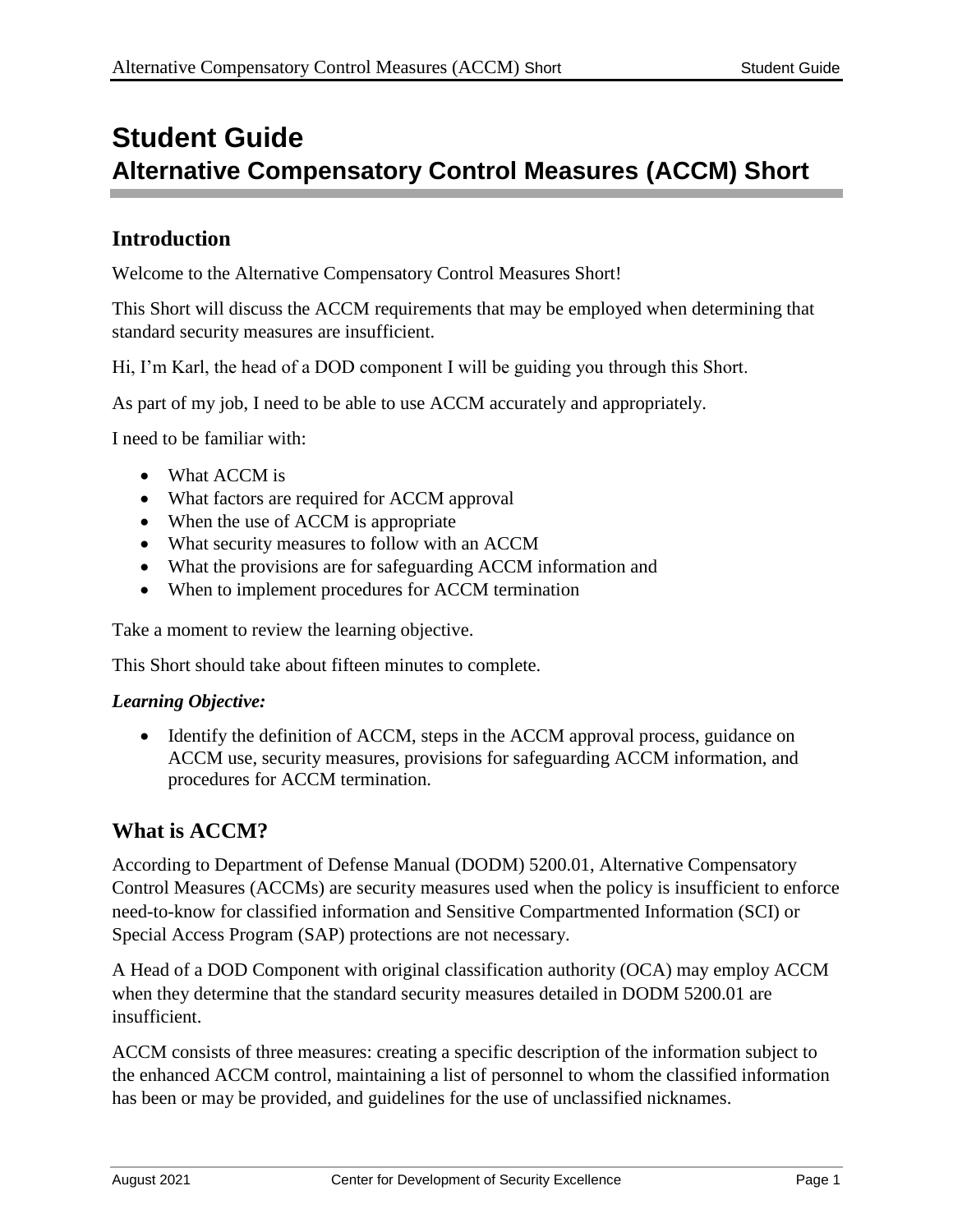# **ACCM Proponents**

The Office of the Under Secretary of Defense for Policy (or OUSD(P)) is responsible for the management, oversight and Congressional reporting of ACCM.

The Office of the Under Secretary of Defense for Intelligence and Security, the OUSD(I&S), is responsible for the ACCM security policy.

Given this sharing of ACCM responsibilities, staffing elements in both OUSD(P) and OUSD(I&S) work together to ensure transparency of all ACCM actions.

# **ACCM Approval**

As a DOD Component Head, several items must be considered prior to the establishment of an ACCM:

- What is the criticality of the information requiring protection?
- What type of damage could it cause to national security what is the sensitivity?
- What is the value of the information which needs protection?
- What are the threats, both known and anticipated?
- What are the vulnerabilities for exploitation? And,
- What are the countermeasures based on a cost-benefit analysis?

As you can see, there are numerous considerations before an ACCM is established and approved.

# **Guidance on ACCM Use**

You may ask, "Why would an organization use an ACCM?

An ACCM is incorporated when normal measures are not sufficient to enforce need-to-know for classified DOD intelligence matters, classified operations, sensitive support, and other nonintelligence activities.

I coordinate with OUSD(P) to avoid duplicating nicknames of other ACCMs to guarantee that nicknames I choose are consistent with policy.

The control officer maintains a roster listing all personnel who have access along with their current status.

Once established, I must continue to maintain a system for recurrent inspection of the approved ACCM to ensure continued compliance with the provisions in DODM 5200.01.

All ACCM documents and materials must be marked as specified in Enclosure 4 of Volume 2 of DODM 5200.01.

ACCMs are not to be used for acquisition programs or activities progressing through the acquisition process.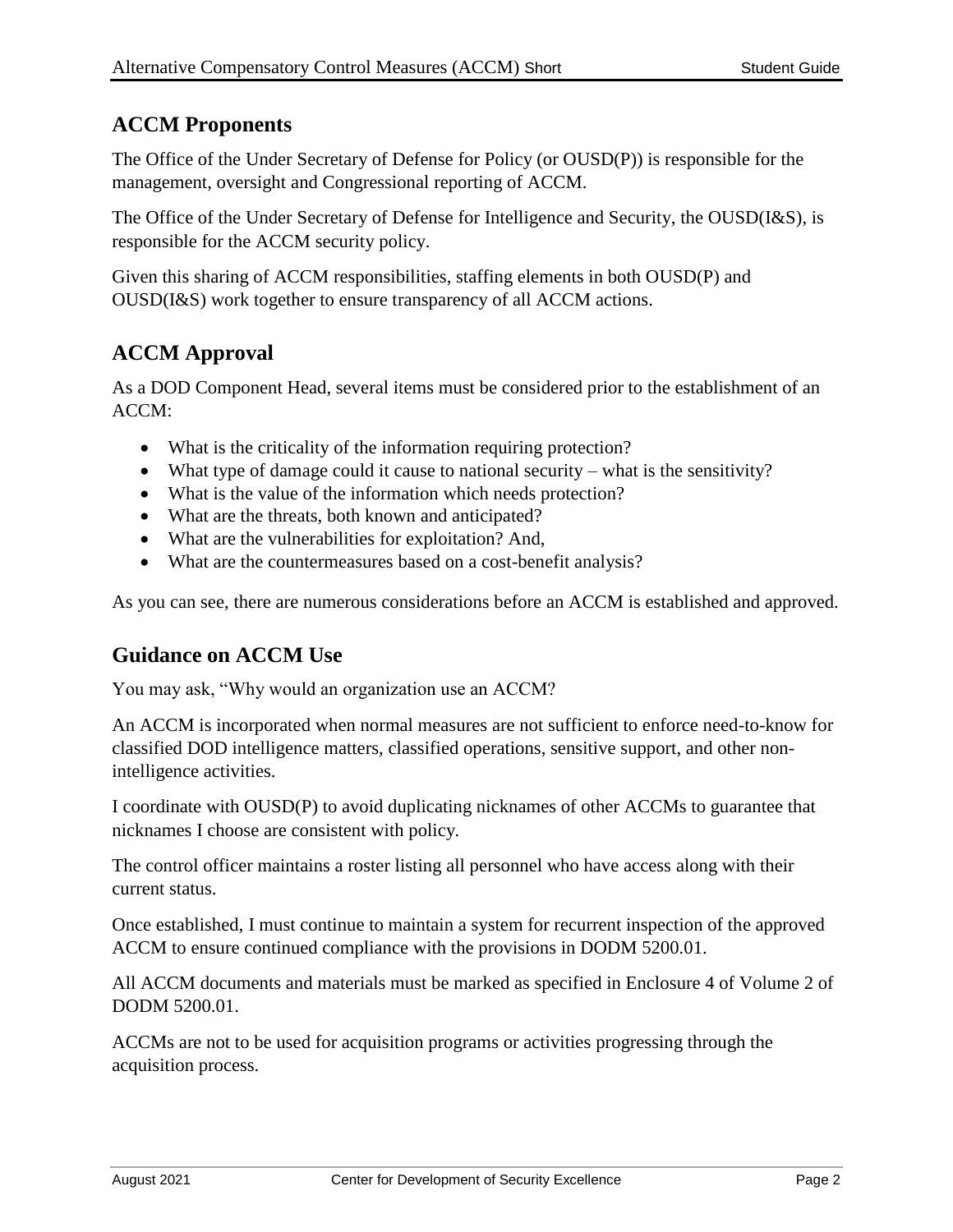# **Prohibited Security Measures**

After reviewing policy, it was noted that more stringent security measures that would be used for a SAP or SCI program to establish access eligibility to ACCM-protected information is prohibited. Additionally, code words or other abbreviated approvals of the nickname are not allowed.

Be sure to avoid specialized non-disclosure agreements or any certificates of disclosure or nondisclosure for ACCM access.

Lastly, do not use a rank or position structure to control access to the ACCM.

# **Prohibited Uses of ACCM**

When working with North Atlantic Treaty Organization (NATO) or non-intelligence Foreign Government Information (FGI), ACCM cannot be used, except under the following conditions:

NATO exceptions can be granted only by the Secretary of Defense.

Non-intelligence FGI exceptions can be granted only by the Under Secretary of Defense for Policy (or USD(P)).

If an approval for an exemption is received, I retain the documentation.

ACCMs are not used to protect classified information in acquisition programs or to protect technical or operational requirements of systems in the acquisition process.

When protecting Restricted Data (RD), Formerly Restricted Data (FRD), Communications Security (COMSEC), SCI, SAP, or Nuclear Command and Control Extremely Sensitive Information (NC2-ESI), utilize the appropriate classification rather than ACCM.

An ACCM should not be used to protect unclassified information.

Never use ACCM to preclude or impede Congressional, Office of the Secretary of Defense (OSD), or other appropriate oversight of programs, command functions, or operations.

Lastly, do not use ACCMs to justify funding to procure or maintain a separate ACCM communication system.

# **Safeguarding ACCM Information**

There are several provisions to consider when safeguarding ACCM information.

Top Secret, Secret, and Confidential cover sheets used to cover ACCM material are marked with "ACCM" and the appropriate nickname.

Cover sheets designated for use with ACCM must be approved by the Director of Security and OUSD(I&S) prior to use.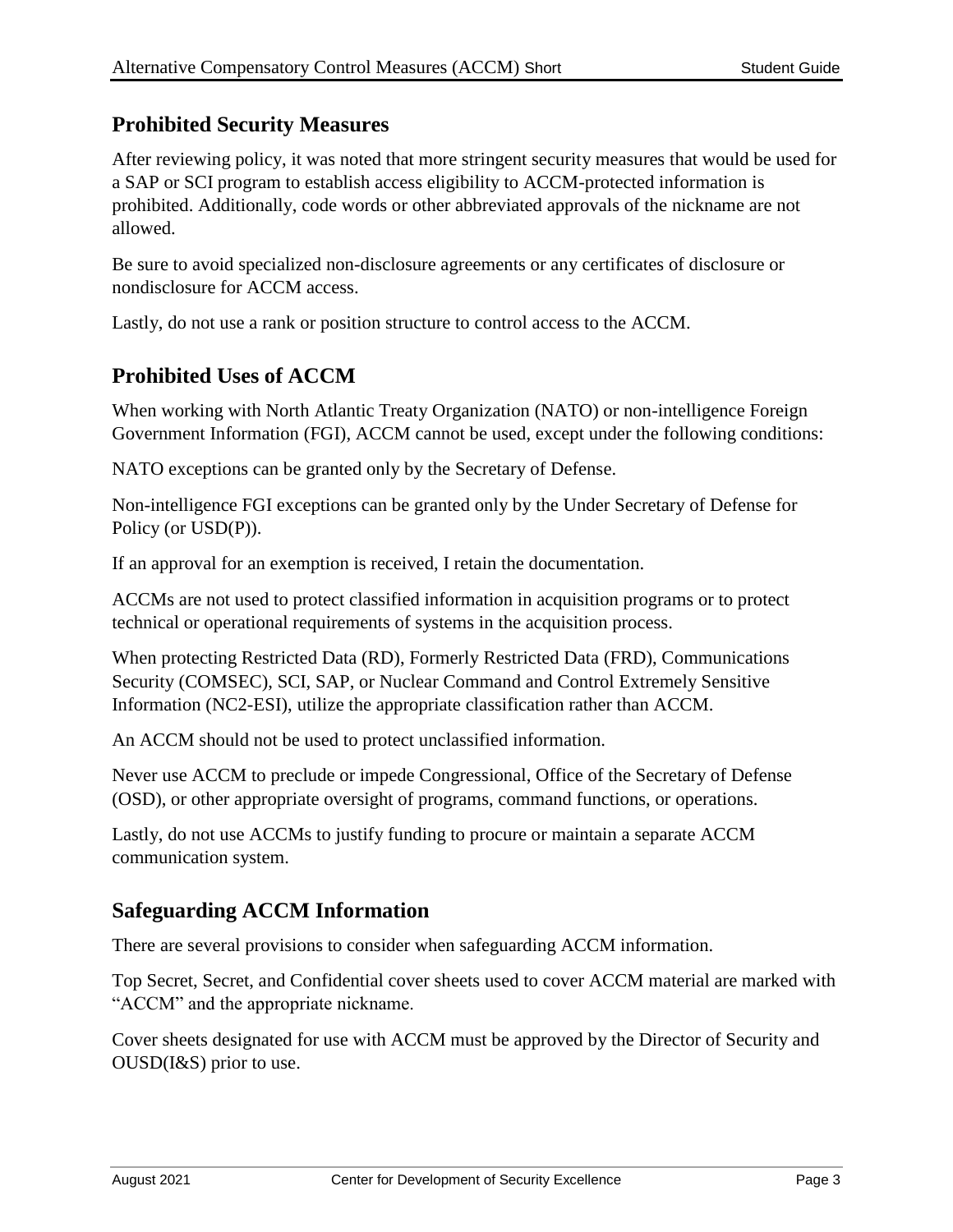ACCM material is handled and stored based on the security classification of the information contained therein and in a manner that separates it from non-ACCM classified information.

ACCM information is transmitted in the same manner as other classified information at the same classification level with some exceptions.

When packaging ACCM information for transmission, mark the inner envelope with the

- Appropriate classification
- Caveat "ACCM"
- Assigned nickname, and the
- Name of an individual authorized access to the ACCM information

### *Transmission of Information*

Use the ACCM nickname in the text of the message traffic and on cover sheets accompanying secure facsimile transmissions. Before sending, always make sure that the authorized recipient is awaiting the transmission.

When using the Defense Message System (DMS), mark the material as SPECAT (Special Category) and only use one ACCM nickname in the message.

It is your responsibility to configure ACCM-protected information with appropriate discretionary access controls to help ensure that only authorized individuals have access.

When Secret Internet Protocol Router Network (SIPRNET) is used to transmit ACCM information, mark each transmission with ACCM and the authorized nickname. Only transmit information to individuals who are authorized to access that ACCM information.

Transmission of ACCM information, in any form, will be consistent with the security classification assigned. ACCM protection does not require the transmission of the information by methods usually reserved for a higher level of classified information.

# **ACCM Termination**

When ACCM security measures are no longer required, a notification of termination must be submitted in writing.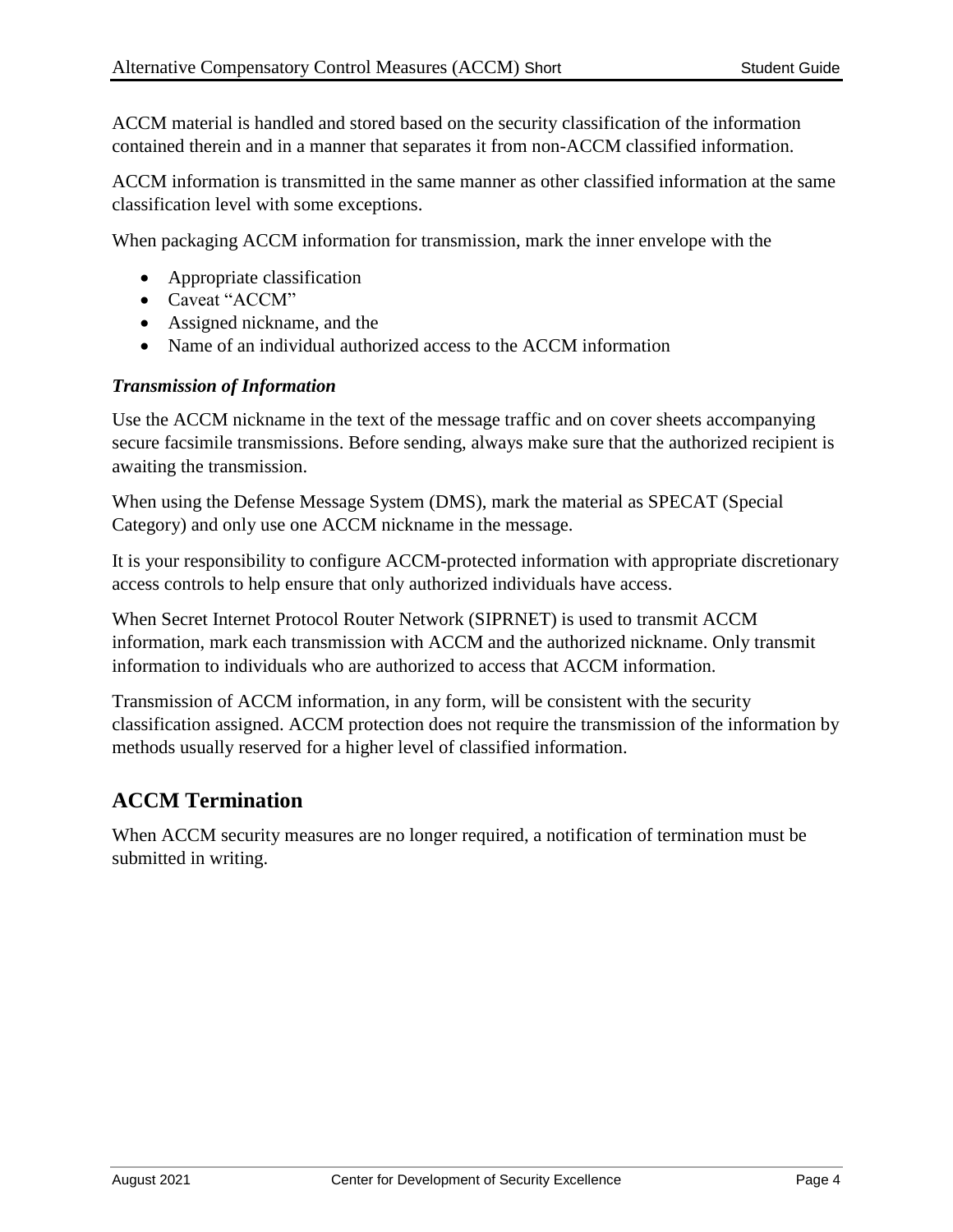# **Knowledge Checks**

### *Question 1*

Read the question below and select the best response.

Which policy provides guidance on ACCM?

- o NISPOM
- o DODM 5200.01
- o DD-254
- o DODI 5200.48

#### *Question 2*

Read the question below and select the best response.

Which office is the DOD staff proponent for ACCM management, oversight, and Congressional reporting?

- o Office of the Under Secretary of Defense for Policy (OUSD(P))
- o Office of the Under Secretary of Defense for Information & Security (OUSD(I&S))
- o National Security Agency (NSA)
- o Defense Intelligence Agency (DIA)

#### *Question 3*

Read the question below and select the best response.

Which office is responsible for ACCM security policy?

- o Office of the Under Secretary of Defense for Policy (OUSD(P))
- o National Security Agency (NSA)
- o Office of the Under Secretary of Defense for Information & Security (OUSD(I&S))
- o Defense Intelligence Agency (DIA)

#### *Question 4*

Read the question below and select the best response.

Which of the following is NOT a consideration for ACCM approval?

- o Criticality of information
- o Vulnerabilities to exploitation
- o Source of information
- o Sensitivity to national security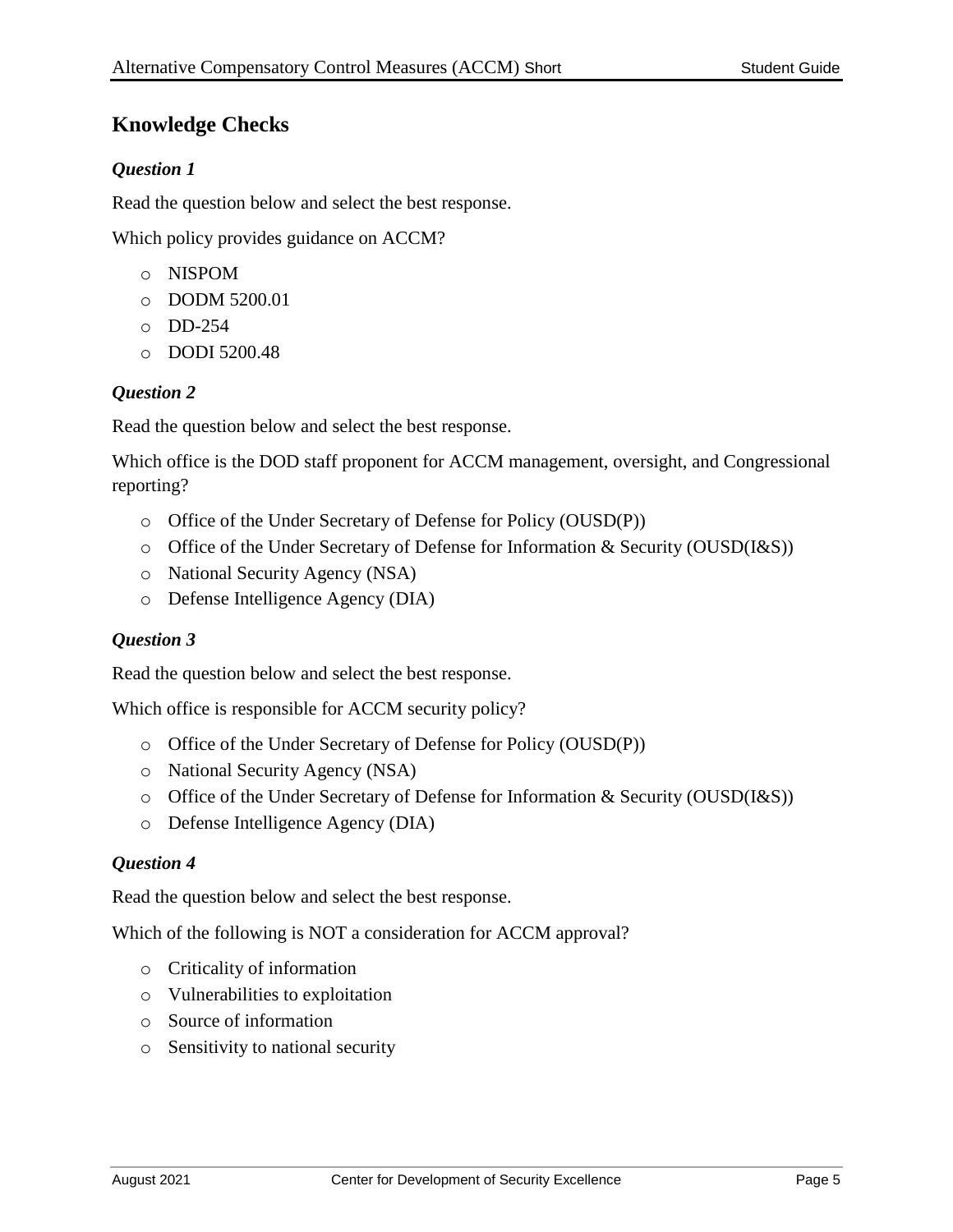### *Question 5*

Read the question below and select the best response.

Which of the following are approved uses of ACCMs?

- □ Classified DOD intelligence matters
- $\Box$  Classified information in acquisition programs
- $\Box$  Unclassified information
- $\Box$  Classified operations

#### *Question 6*

Read the question below and select the best response.

True or False: ACCM can be used to protect classified information in acquisition programs.

- o True
- o False

### *Question 7*

Read the question below and select the best response.

True or False: Top Secret, Secret, and Confidential cover sheets used to cover ACCM material shall be marked with ACCM and the appropriate nickname.

- o True
- o False

### *Question 8*

Read the question below and select the best response.

ACCM security measures are terminated:

- o When the measure expires
- o When they are no longer required
- o 10 years after the ACCM is employed
- o When the OUSD issues written notification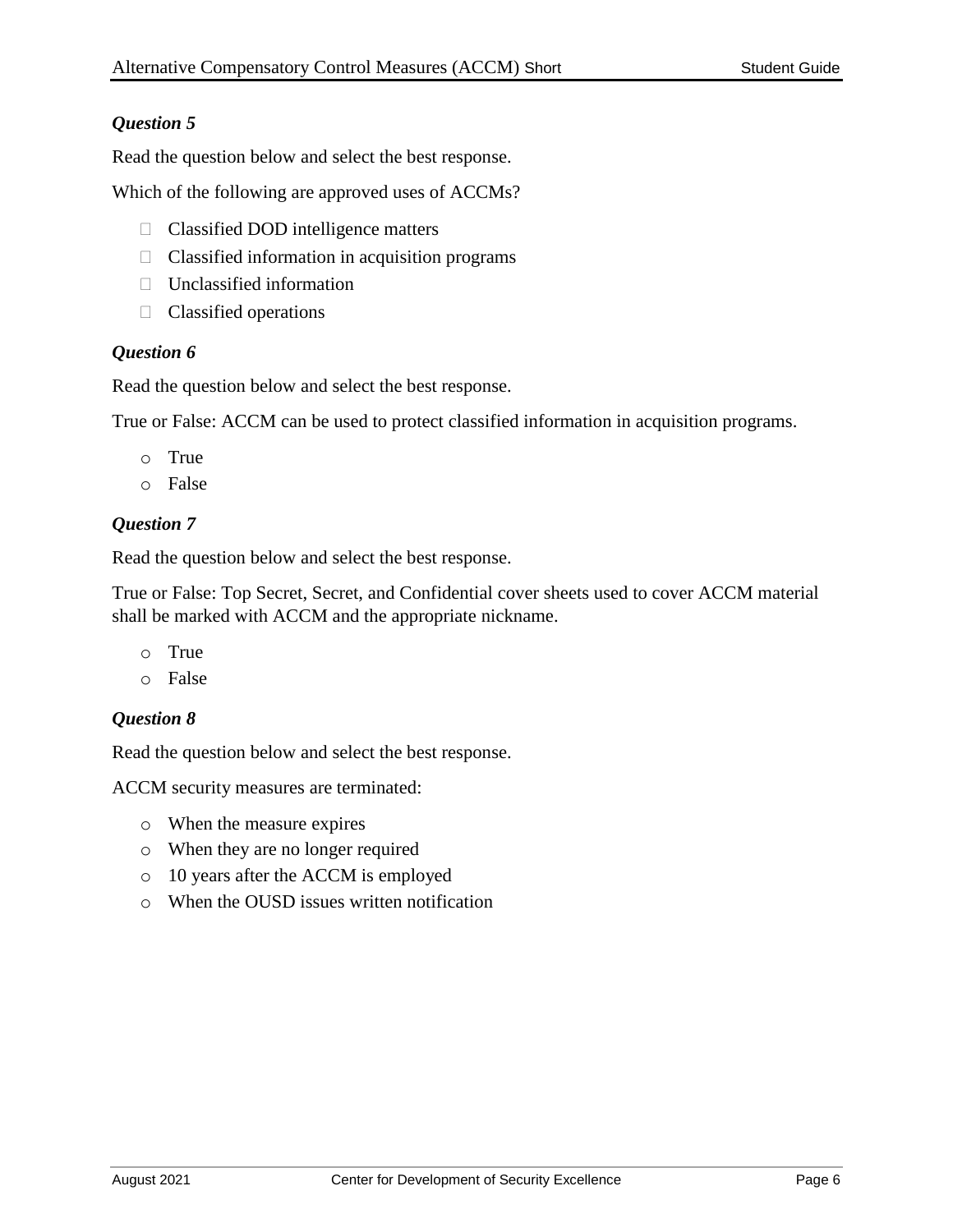### **Summary 1190**

You should now be familiar with Alternative Compensatory Control Measures.

You should be able to identify the definition of ACCM, steps in the ACCM approval process, guidance on ACCM use, prohibited security measures, provisions for safeguarding ACCM information, and the procedure for ACCM termination.

To access more information on ACCM, please visit the Course Resources.

# **Conclusion 1200**

You have completed the Alternative Compensatory Control Measures Short.

Select Exit to leave this Short.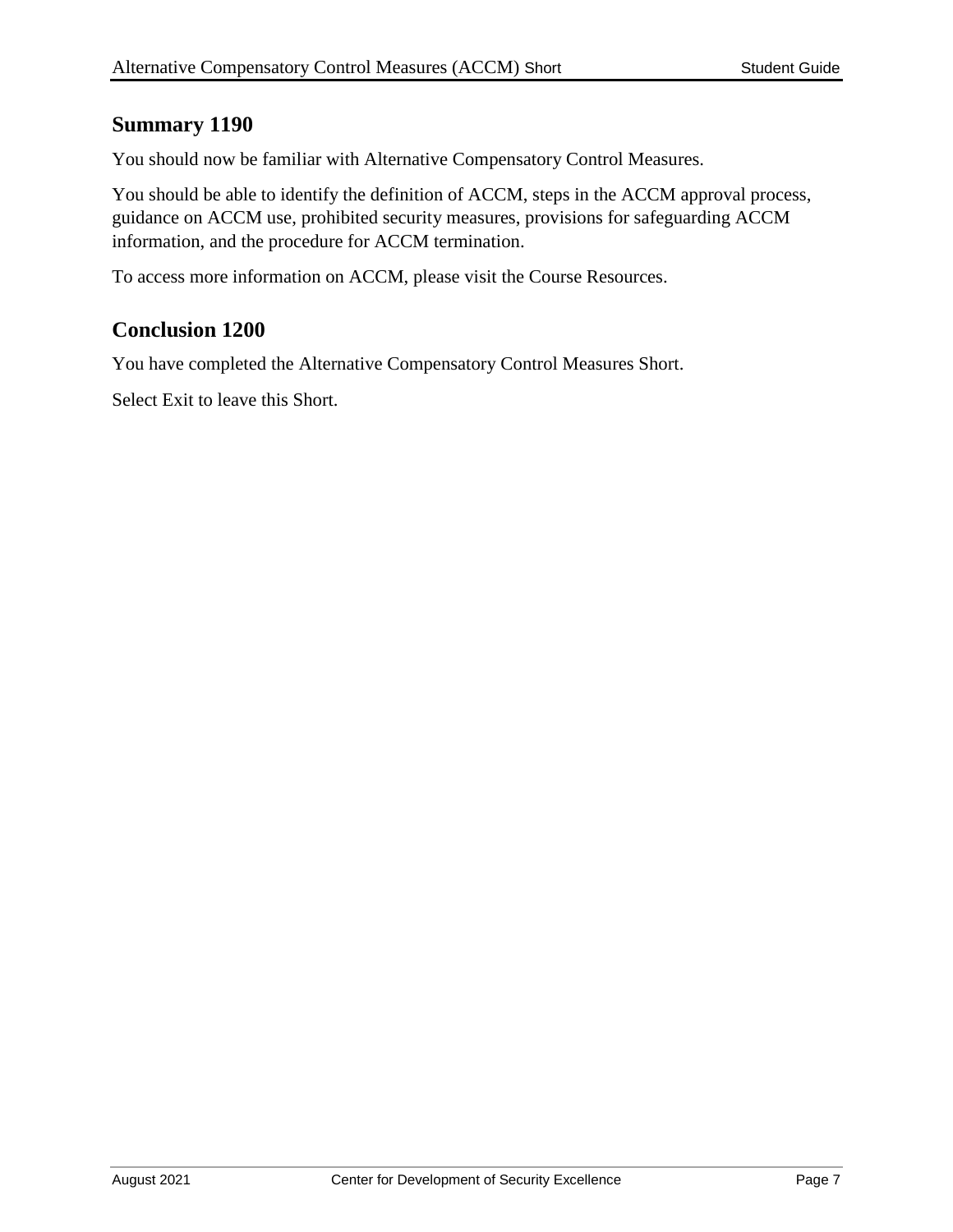# **Knowledge Check Answers**

### *Question 1*

Read the question below and select the best response.

Which policy provides guidance on ACCM?

- o NISPOM
- **DODM 5200.01**
- o DD-254
- o DODI 5200.48

Feedback: The DODM 5200.01 provides guidance on ACCM.

#### *Question 2*

Read the question below and select the best response.

Which office is the DOD staff proponent for ACCM management, oversight, and Congressional reporting?

- **Office of the Under Secretary of Defense for Policy (OUSD(P))**
- o Office of the Under Secretary of Defense for Information & Security (OUSD(I&S))
- o National Security Agency (NSA)
- o Defense Intelligence Agency (DIA)

Feedback: OUSD(P) is the DOD staff proponent for ACCM management, oversight, and Congressional reporting.

### *Question 3*

Read the question below and select the best response.

Which office is responsible for ACCM security policy?

- o Office of the Under Secretary of Defense for Policy (OUSD(P))
- o National Security Agency (NSA)
- **Office of the Under Secretary of Defense for Information & Security (OUSD(I&S))**
- o Defense Intelligence Agency (DIA)

Feedback: OUSD(I&S) is responsible for ACCM security policy.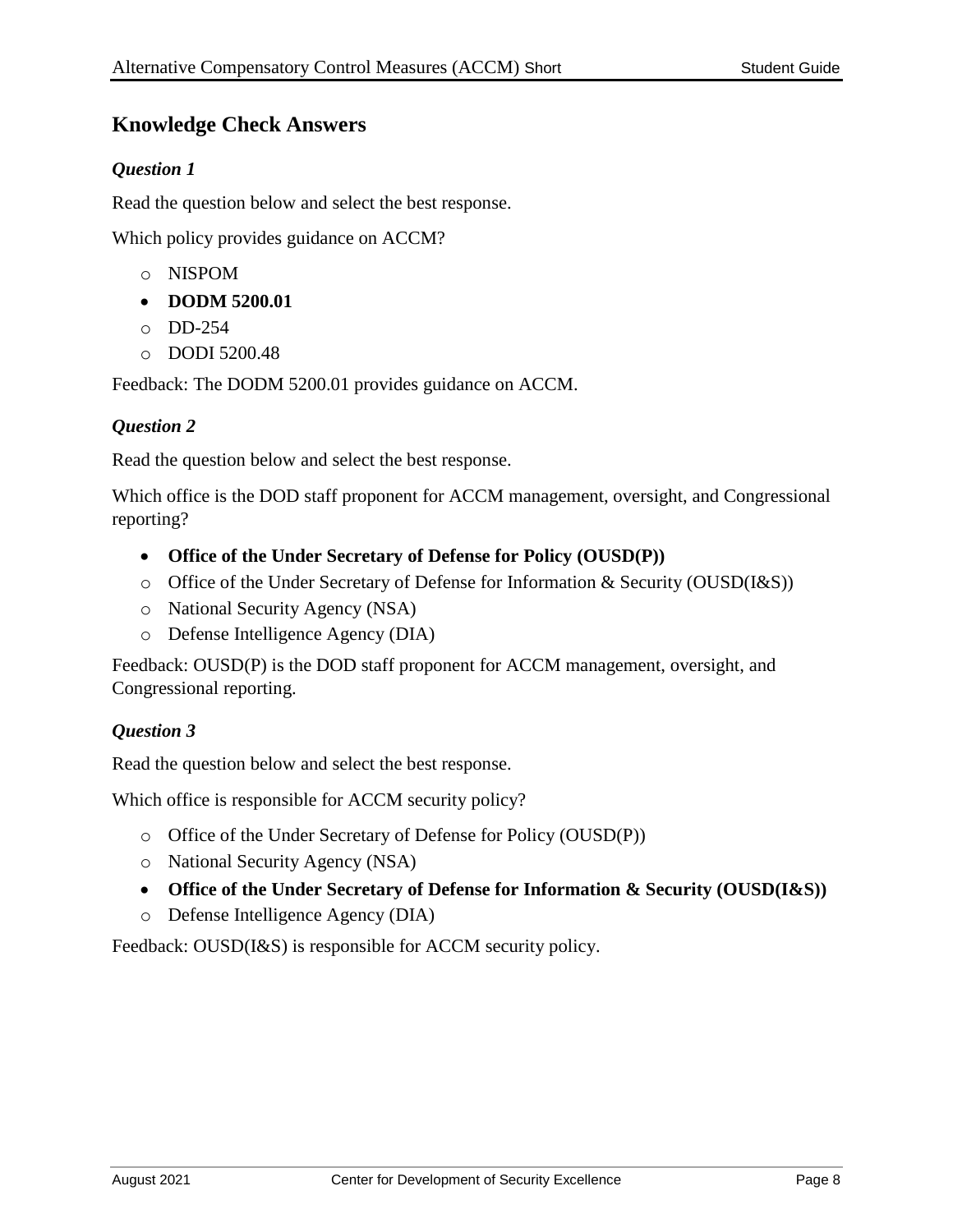### *Question 4*

Read the question below and select the best response.

Which of the following is NOT a consideration for ACCM approval?

- o Criticality of information
- o Vulnerabilities to exploitation
- **Source of information**
- o Sensitivity to national security

Feedback: Source of information is NOT a consideration for ACCM approval.

#### *Question 5*

Read the question below and select the best response.

Which of the following are approved uses of ACCMs?

#### **Classified DOD intelligence matters**

- $\Box$  Classified information in acquisition programs
- $\Box$  Unclassified information

#### **Classified operations**

Feedback: Classified DOD intelligence matters and classified operations are approved uses of ACCMs.

#### *Question 6*

Read the question below and select the best response.

True or False: ACCM can be used to protect classified information in acquisition programs.

- o True
- **False**

Feedback: ACCM cannot be used to protect classified information in acquisition programs.

#### *Question 7*

Read the question below and select the best response.

True or False: Top Secret, Secret, and Confidential cover sheets used to cover ACCM material shall be marked with ACCM and the appropriate nickname.

- **True**
- o False

Feedback: Top Secret, Secret, and Confidential cover sheets used to cover ACCM material shall be marked with ACCM and the appropriate nickname.